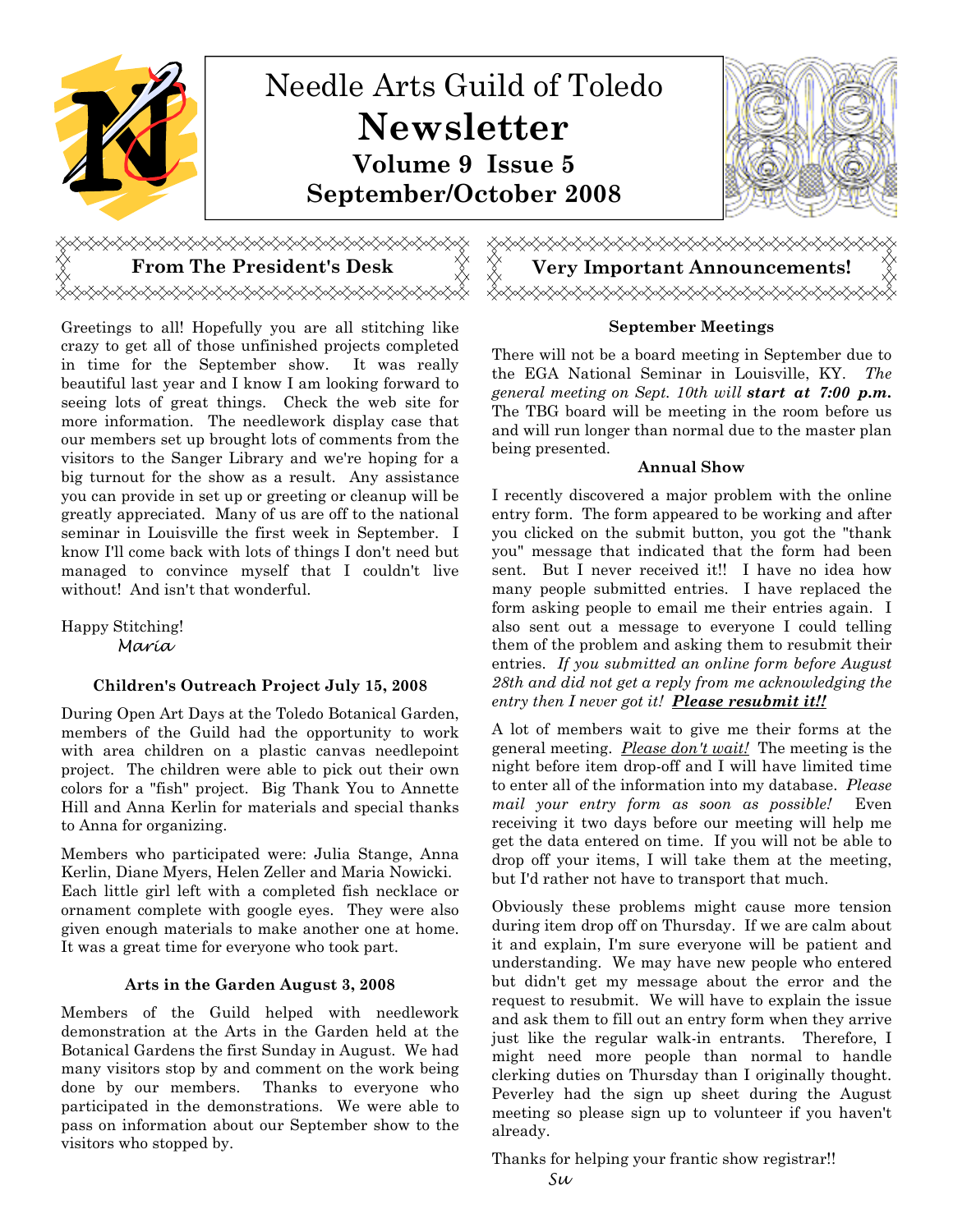# Program Schedule ≪⋘⋌⋌⋌⋌⋌⋌⋌⋌⋌⋌⋌⋌⋌⋌⋌⋌⋌⋌⋌⋌⋌⋌⋌⋌⋌⋌⋌⋌⋌⋌⋌⋌

Stitch of the Month Club: We started in January with the Stitch of the Month Club. Our goal is to assemble the different samples of our stitches in a cloth book later this year. If you missed a month or are just getting started on this project, copies of earlier stitches are still available. As far as supplies for this project, I would encourage you to use materials and fibers from your stash.

September 10: Stitch of the Month - Motif Stitches. Correspondence Class - Moonlight Sonata continues, Su Pellitieri will be available to answer any questions regarding this project. Looking ahead - Selecting/ ordering a new group project. Get It Finished entries.

October 8: Stitch of the Month - Filling Stitches. Please note if you missed any of the Stitch of the Month series extra copies are available. Correspondence Class - Moonlight Sonata continues. Nomination of Officers for 2009.

November 12: Stitch of the Month - to be determined. Correspondence Class - Moonlight Sonata continues, working toward a deadline of Dec. 10th. Election of Officers for 2009. Sharing heirloom needlework - Nancy Wright has suggested that the members bring some of the needlework pieces that have been "passed down" from generation to generation.

December 10: Annual Christmas Party and Ornament Exchange. Also Get It Finished entries & prizes, Cookie Exchange and volunteer drawings, New Officer Installation.

#### The 577 Stitch Getaway

We have been working on our stitch of the month projects and thought that it would be helpful to put everything into an elegant fabric book that Caren Scarbrough has so graciously agreed to teach us. We also thought that it would be pleasant to get away to a relaxing place for a stitch-in. Based on the suggestions from several people, arrangements have been made for us to gather at the 577 Foundation in Perrysburg on Saturday, November 1. It is a beautiful house and it should be a fun project. More details on the location and times will be available at the September and October meetings. Also look for a sign up sheet for a possible potluck lunch. Caren has provided the following information on the project and the materials needed.

We will meet on November 1 at the 577 Foundation in Perrysburg to learn to make a fabric book. You will be provided with enough materials to make one muslin book. You can make the book by machine or hand sewing.



## Dates Event Information

| 08/31/08 - National Seminar, hosted by EGA,<br>Louisville, KY                                           |
|---------------------------------------------------------------------------------------------------------|
| <b>NAGT</b> Monthly Meeting at <b>7PM</b> (Get It<br><i>Finished</i> Entries)                           |
| 09/13/08 — NAGT 33rd Annual Needlework Show at<br>the Sanger Branch Library                             |
| <b>NAGT</b> Board Meeting                                                                               |
| <b>NAGT</b> Monthly Meeting                                                                             |
| <b>NAGT</b> Board Meeting                                                                               |
| <b>NAGT</b> Monthly Meeting                                                                             |
| <b>NAGT</b> Board Meeting                                                                               |
| <b>NAGT</b> Monthly Meeting (Annual<br>Christmas Party & Ornament Exchange;<br>Get It Finished Entries) |
|                                                                                                         |

You will need to bring thread to match muslin, thread scissors, fabric scissors, disappearing or chalk fabric markers and straight pins. If you are machine sewing, you will need your machine (don't forget the cords), and extra machine needles. If you are hand sewing, bring hand sewing needles.

If you have them, bring a rotary cutter and cutting mat and your quilters ruler. We will need one iron and ironing board for every 3 people. We'll get volunteers at the meeting.

We will spend the first half of the day making the muslin book. The second half we will discuss ways to enhance our stitched samples from this year. Most of you will have time to start a book with your choice of fabric. You will need one yard of cotton quilters fabric to make the book. About 1/2 yard more to make bound edges. If you want each page to be different you will need 4 to 8 fat quarters. You will need thread to match your fabrics and thread to match the background fabric of your stitched pieces.

I have a sign up sheet for Pam Sussman's book "Fabric Art Journals". The book has detailed instructions for making 5 types of fabric books along with many embellishment ideas. You do not need to purchase the book to take the class, but you might want to take some notes. The book will cost \$22-\$25. The September meeting will be the last sign up day.

#### Refreshments

There is a sign up sheet for volunteers to bring refreshments at the meetings. Please consider signing up for one of the future meetings. Thanks!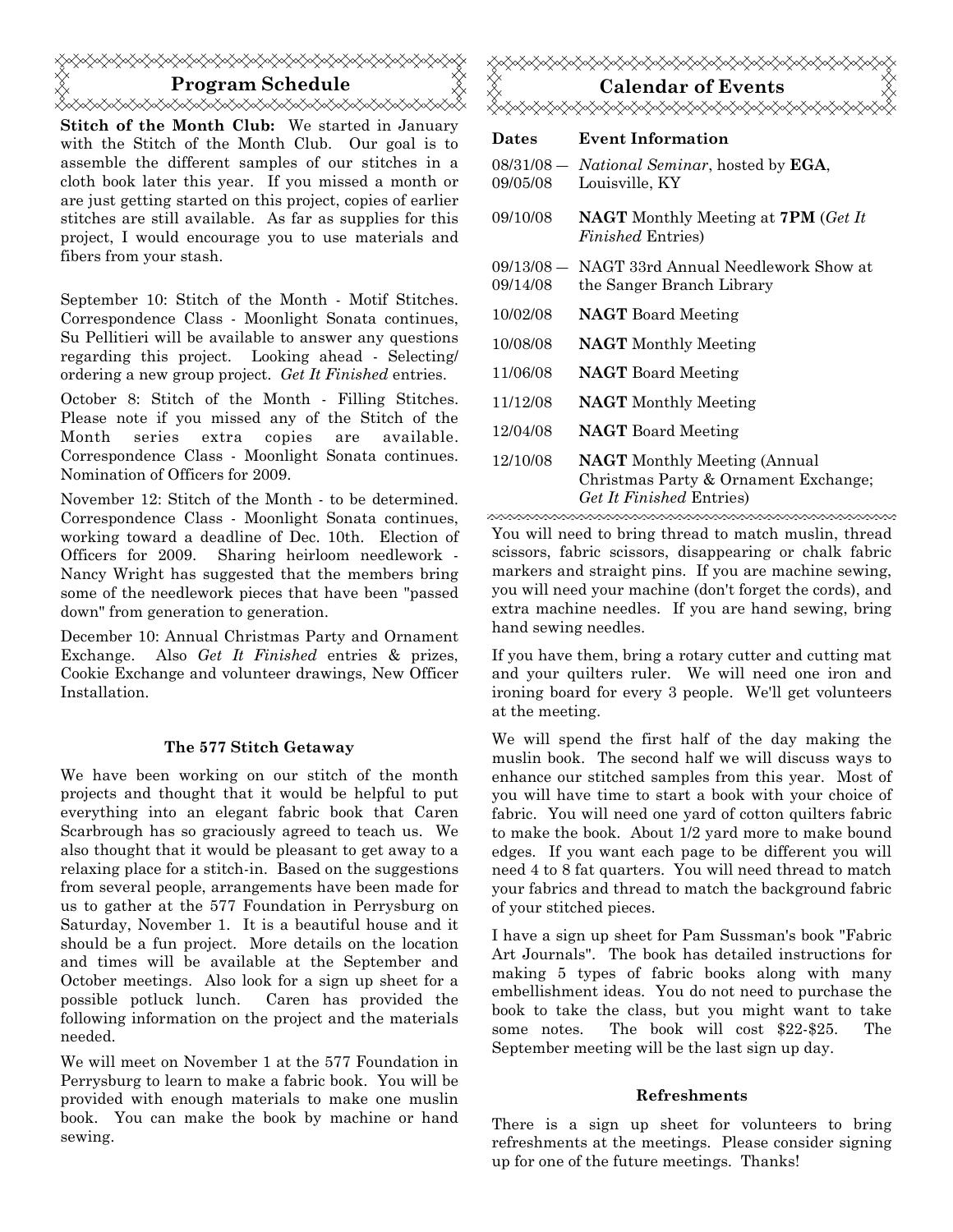

#### Annual Show Times

These are the dates and times that we have the meeting room available to us. Others may be in the room as well, especially on Thursday.

Thurs, Sept. 11: available from noon - 8:45 pm (close at 9 pm) Fri., Sept. 12: available from 9am-5:15pm (close at 5:30 pm) Sat., Sept. 13: available from 9am-5:15 pm (close at 5:30 pm) Sun., Sept. 14: available from 1pm-5:15pm (close at 5:30 pm)

Item drop-off will be on Thursday from 4pm-8pm. We will try to get in the room at 3pm so we can set up the tables. The actual show hours are 10am-5pm on Saturday and 1pm-4pm on Sunday. This will give us an hour on Saturday morning to do any last minute preparations and plenty of time on Sunday to break down the stands and clear out the room.

#### Website Link Updates

I have received some info for links to interesting needlework related websites on our website, but I'd like to receive more! Some of the sites are for vendors who have given us donations/prizes for our show. I'd like to also include some sites from non-vendors. Does anyone know of any good cyber-stitch sites - places where people can chat with other stitchers, compare notes or get inspiration on new projects? If you know of any good sites, please send the link to me so I can check it out and include it on our site.

#### Su Pellitieri

Beth Thompson found an Online Fall Needlework Show that will be active September 24th-29th, 2008. While it is primarily directed at vendors, the web page is open for browsing by the general public. The site provides links to a wide variety of products from various needlework vendors. You can visit the show at http:// needleworkshow.com/ and use the General Viewing link which will be active starting September 24th.

#### Michigan Shop Hop

Shopping, Fun, Prizes, New Patterns! It's time for the Michigan Shop Hop. Check out each store for great deals and trunk shows. We all need more stash, right? Maybe some of us can get together and do a road trip? The dates are September 19 - 29, 2008. Shops participating include Timeless Stitches-Tecumseh, In Stitches-Jackson, Flying Stitch-Battle Creek, Distinctive Stitches-Kalamazoo, Stitching Bits and Bobs-Plainwell, Homestead Needle Arts-Grand Blanc, and Ladybug Shoppe-Royal Oak. Passports are \$5 and there are door prizes from each store and a grand prize.

#### County Fair Ribbon Winners

Congratulations to Jennie Kronfeld for being in the ribbons with her needlework at the Lucas County Fair. Jennie entered crocheted and knitted pieces along with some counted cross stitch. Karlyn Thompson also won numerous ribbons in the needlework division at the Wood County Fair. Karlyn has served for more than ten years on the needlework committee keeping categories up to date, receiving entries, setting up the display, and a multitude of other jobs. Past member Denise Waterfield also won ribbons at the Wood County Fair. Making entries for your county fair is a great way to promote what we all love to do.

#### Ohio State Day

This year's Ohio State Day was appropriately called "Friends in Stitches". The Columbus Area Chapter of EGA did a great job of setting up a perfect day for about forty area stitchers. Attendees from NAGT were Jennifer Miller, Kim Carles-Hammer, Anna Kerlin, Karlyn Thompson, and Diane Myers. The day took place in a very nice room in Dublin Community Church, Dublin, Ohio. The day began with tables loaded with breads, rolls, and morning drinks. The class was taught by Ellen Chester of With My Needle. She designed a needle book and sewing case featuring two friends sharing needlework, cardinals, and carnations. At the noon break we were served a delicious lunch by the ladies of the church. Everyone received door prizes following lunch and we finished up the class around 3 pm. Ellen had loads of her patterns stitched and on display to tempt us into purchasing her patterns.....and she was successful! We were sent on our way with a snack bag and a bottle of water for the trip home. But before we left Dublin we shopped at the local needlework shops. What's the Point was everyone's favorite with a great selection of threads. I think we are all looking forward to next year's day of stitching.

#### Stitch-in at Clark Lake

This was the second annual visit to Clark Lake by the Thursday stitch-in group. Sue Wiemer's family has been at the lake for generations and her family still stays in one of the original cottages. She and her husband Doug were wonderful hosts taking us for a tour of the lake in their speedboat and telling stories about the various cottages and their owners. We had our lunch enjoying the view of the lake. It was a beautiful day and very relaxing just sitting on the dock. And yes, we did get some stitching done.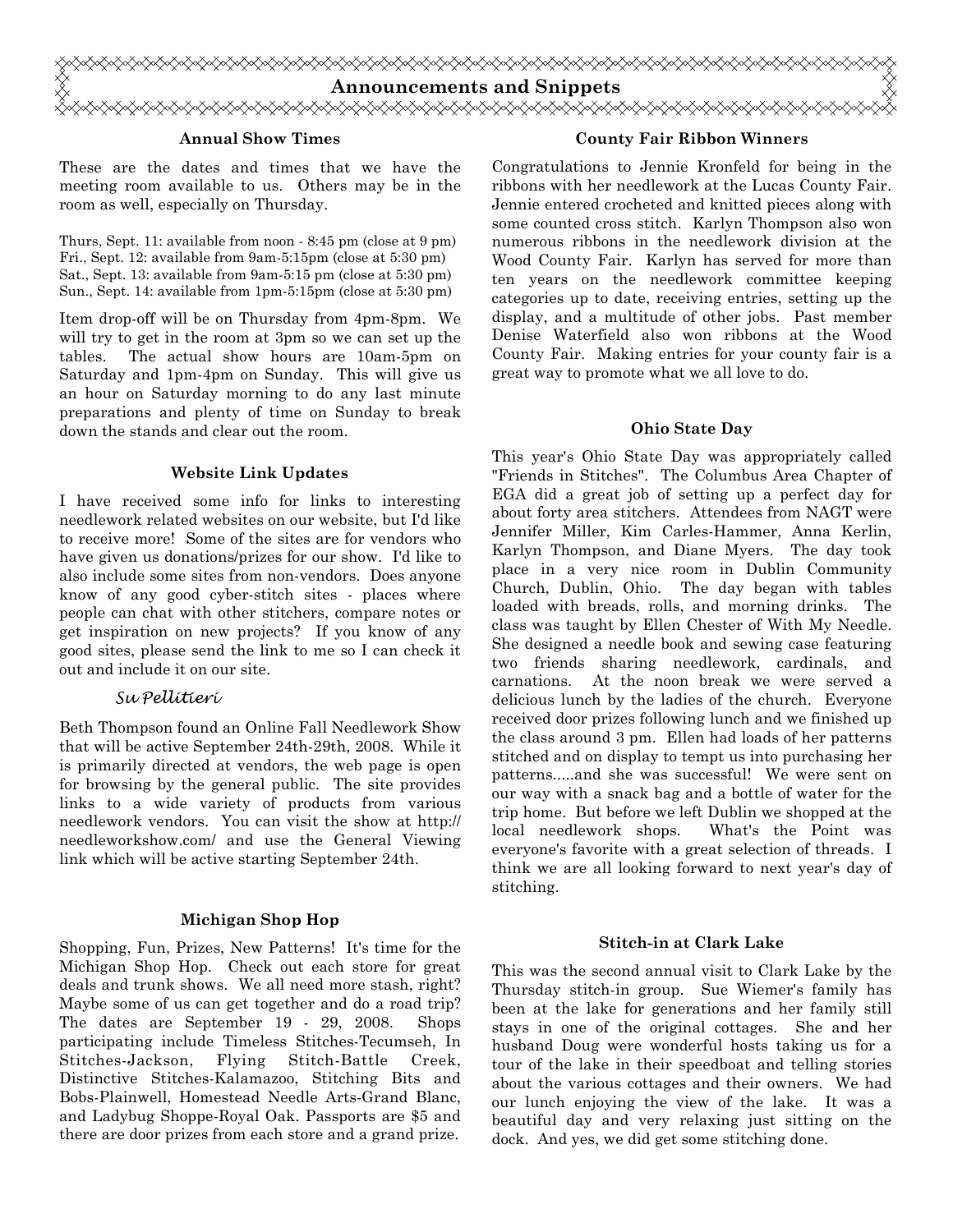

#### Thursday Stitch-in Group goes to TMA

On August 7 several of us met at the Toledo Museum of Art to view the Winterthur exhibit. Henry Francis DuPont, born in 1880, was a collector of American decorative arts. The exhibit displayed a small fraction of his collection. Of special interest to our group was a beautifully embroidered bedcover and two framed, embroidered pieces. The workmanship was exquisite. After our self guided tour we all had lunch in the museum cafe and continued our day with an afternoon of stitching at past member Carol Yonov's home.



Ann Rorarius, Anna Kerlin, Nancy Wright, Sue Wiemer, Marilyn Freeman, Katherine Thompson & Julia Stange. Photo by D.Myers.

If you ever have a free afternoon on any Thursday please join us. The Stitch-Ins are open to all. The first two Thursdays of the month we stitch at a member's home, the third Thursday we stitch at Something Extra, and the fourth Thursday we are in Tecumseh at Timeless Stitches. We have loads of fun and if you have questions about stitching (or life in general) there is plenty of experience in this group! Locations change weekly. Call Katherine Thompson at 419-385-0081 or e-mail Diane Myers at jrmyers@roadrunner.com for the next meeting place.

The Winterthur exhibit is free and continues through September 7.

#### Membership Renewal

Is it time to renew your membership? Dues are \$43 and should be sent directly to the Treasurer so that the dues can be processed faster. Here's the list of membership renewals that I have for September. We are working to keep this list synchronized with the national list, but that can be difficult, so please let us know about any discrepancies: Phebe Cheaney Engel, Peverley Hormann, Diane Myers, Ruth Schaffer, Connie Shiple, Karlyn Thompson, and Sue Wiemer.

#### Sanger Library Display

During the month of July NAGT had an exhibit of needlework in the display cases at Sanger. Several members loaned their finished needlework and that was mixed with various threads, books, linens and tools. It was a beautiful display, so I was told by the employees and a library patron. It is a busy place and on some days 800 patrons pass through this branch. Hopefully it stirred up some interest in the guild and our September show. Many thanks to Karlyn Thompson for the perfect placement of the display items.



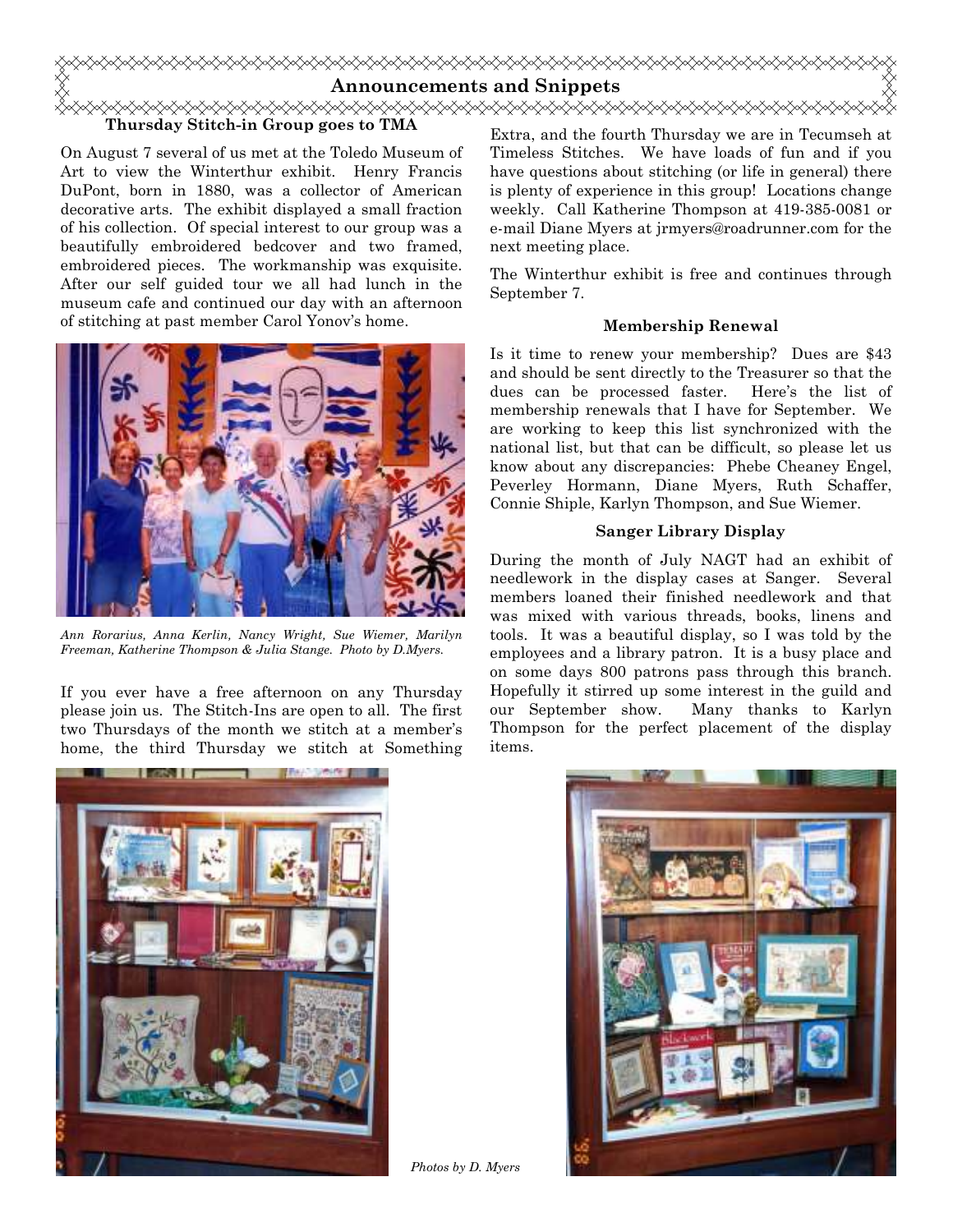The NAGT Newsletter is published six times per year (January, March, May, July, September, and November) by the Needle Arts Guild of Toledo (NAGT) chapter, The Embroiderers' Guild of America, Inc. The Editor welcomes comments, input, and story items. Please send them to the editor by the 25th of the month preceding publication.

Editor: Susan Pellitieri; 703 Butterfield Dr; Toledo, Ohio 43615, Phone: 419-382-1329, E-mail: pellitieri@aol.com

EGA chapter newsletters may copy material contained in this publication except items which are noted and marked as copyrighted. Please credit this Chapter when due.

MEMBERSHIP in the Needle Arts Guild of Toledo is open to all embroiderers. New and renewing dues payments should be sent to: Nancy Wright, 17515 Sycamore Rd., Grand Rapids, OH 43522.

ANNUAL DUES - NAGT annual dues of \$43 includes: Dues - Local chapter

- Bimonthly NAGT chapter newsletter
- Chapter meetings and programs
- Local chapter lending library

• Group correspondence course (additional fee required)

Dues - Great Lakes Region (GLR)

• GLR seminar (additional fee required)

Dues - The Embroiderers' Guild of America, Inc. (EGA)

- Subscription to quarterly magazine, Needle Arts
- Individual correspondence courses for a fee
- National seminars for a fee

Members can attend optional local Chapter workshops presented by teachers contracted by the Chapter and paid for by workshop participants.

MEETINGS are the second Wednesday of every month starting at 6:30 p.m. in the Toledo Botanical Gardens Conference Center.

GUESTS are welcome at all meetings and may attend two meetings before being asked to join.

**NAME TAGS** must be worn at all meetings or pay a  $25¢$  fine. The fines collected go to general funds to help cover expenses.

MEETING CANCELLATION: Monthly meetings are cancelled due to bad weather if the Toledo Public schools are closed. Tune into AM 1370 News radio in Toledo for school closings.

#### If You Need A Ride

If there are any members needing transportation to a meeting please let us know. We have members attending from all over the Toledo area. Don't stay home just because you can't drive!

#### Board Meetings

This year the board meetings will be held at the home of Maria Nowicki at 6:45 p.m. on the first Thursday of the month. The address and directions have been emailed to the board members. If you didn't receive directions and want to attend a meeting, please contact Maria.

### NAGT Officers and Board Members ≪⋟⋠⋟⋠⋟⋠⋟⋠⋟⋠⋟⋠⋟⋠⋟⋠⋟⋠⋟⋠⋟⋠⋟⋠⋟⋠⋟⋠⋟⋠⋟⋠

**President** ⊠ Maria Nowicki 419-824-9631 nohiorn@aol.com

President Elect Caren Scarbrough 419-278-2162 caren505@roadrunner.com

Secretary **Ø** Annette Hill 419-885-6365 nettie@buckeye-express.com eathompson790@yahoo.com

Treasurer **⊠** Nancy Wright 419-832-3801 nlwright42@verizon.net

Membership ⊠ Diane Myers 419-832-9571 jrmyers@roadrunner.com

TBG Representative  $□$ Anna Kerlin 419-829-6752 akerlin@buckeye-express.com ackcatlady@buckeyeaccess.com

#### Education  $\boxtimes$

Cathy Studer 567-214-1139 treesong44@yahoo.com Newsletter **Ø** Susan Pellitieri 419-382-1329 pellitieri@aol.com

2008 Show Chairman Peverley Hormann 419-841-3712 pevhormann@yahoo.com

Outreach Chairman Beth Thompson 814-734-0609

Library Katherine Thompson 419-470-7935 kmthompson49@yahoo.com

Program Irene Leonard 734-856-1873 irnlnrd@aol.com

Welcoming Committee Marilyn Freeman 419-381-8782 mjfree1971@aol.com

GLR Representative Caren Scarbrough 419-278-2162 caren505@roadrunner.com  $\boxtimes$  indicates Voting Members

#### New Members

There has been a lot of activity lately through our website from people who are interested in joining our guild. We also get a lot of new members after our show. So if you see an unfamiliar face, please introduce yourself and make the new person welcome. And if you've just joined us: Welcome! We're glad you're here!